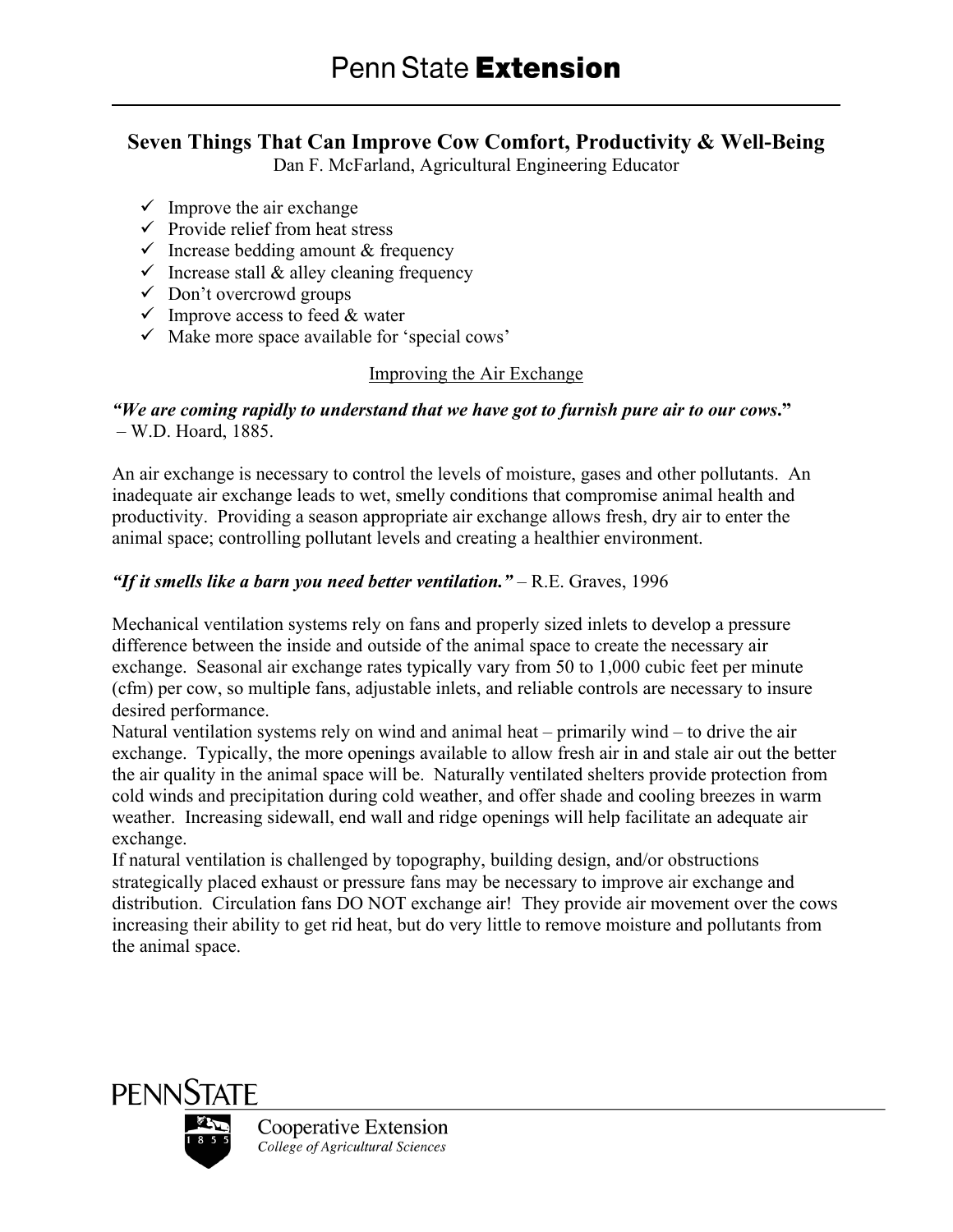#### Provide relief from heat stress

# *"Milk production and reproductive efficiency is reduced by heat stress in dairy cattle caused by high ambient temperatures within all ranges of humidity***."** – D. Armstrong, 2000

Productive dairy cows can begin to experience heat stress when the temperature humidity index (THI) is as low as 68. Signs of heat stress in dairy cows include increased body temperature (>102°F), increase respiration rate (>80 breaths/min), and decreased dry matter intake, followed by observed milk production decreases of 10 to 25%. In addition, heat stressed cows are less likely to display estrus and conceive, resulting in longer calving intervals and multiple services.

Relief from heat stress for dairy cattle can be achieved by reducing the heat exchange from the environment to the cow, and/or improving the heat exchange from the cow to the environment. Heat stress abatement for dairy cattle begins with providing shade, air, and drinking water. Shade reduces solar exposure. A good air exchange helps remove heat and reduce moisture, gas, and pollutant levels. Forced air movement improves convective heat transfer and speeds evaporation of moisture from the skin. Providing good access to drinking water is also important since intake can increase significantly as the temperature rises.

Evaporative cooling, both direct and indirect, can also improve hot weather comfort. Three methods popular with dairy producers include spray cooling, high pressure misting, and evaporative pads. Evaporative cooling can improve hot weather comfort, but it also increases relative humidity in the building. Therefore, good ventilation is necessary to prevent excessive moisture build up.

Spray cooling is a 'direct' evaporative cooling method typically used in holding areas and along the feeding area in freestall shelters. Water is sprayed intermittently to wet the cow's skin, and moisture is evaporated using the heat from her body. Forced air movement around the cows enhances the evaporative process. Studies show the respiration rate of heat stressed cows is reduced significantly immediately after the first wetting cycle. Additional applications bring the respiration rate closer to normal.

'Indirect' evaporative cooling systems, such as evaporative pads and high pressure misting, use latent heat from the surrounding air to evaporate moisture, lower dry bulb temperature. Commonly used in tie stall barns with tunnel ventilation systems, they can lower temperatures in the animal area 5 to 15°F depending on incoming air conditions.

#### Increase bedding amount and frequency

# *"No farm ever went broke buying bedding."* – Unknown

No matter what type of bedding is used, increasing the volume used and applying it more frequently generally results in improved comfort, cleanliness, and reduced injuries. Bedding materials help keep the resting surface dry, provide cushion, and reduce abrasions. Generously bedded stalls typically require 4 to 8 inches of bedding to provide adequate cushion and comfort for dairy cows. Manufactured stall beds – mattresses or mats – do not REPLACE bedding; they simply REDUCE the total amount of bedding necessary to keep cows clean and comfortable.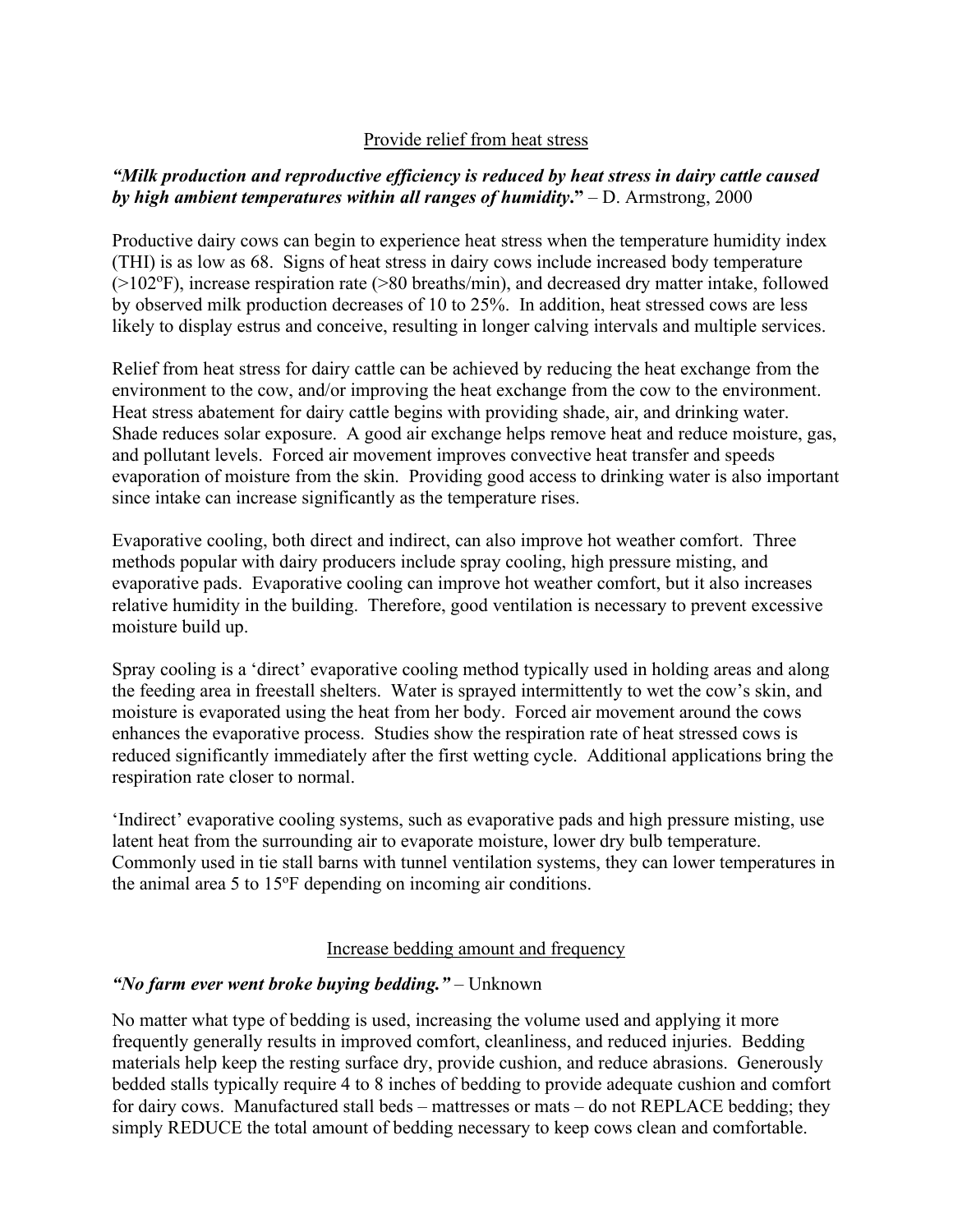Remove soiled areas from stalls at least three times per day. Producers that remove bedding from the rear half of the stall and apply an ample amount of fresh bedding daily are pleased with the improved cleanliness and reduction injuries and udder health problems. The total amount necessary varies with the season and weather conditions. The proper amount and frequency combination is the one that achieves the desired results. Not convinced? Try one group and compare the results for yourself.

#### Increasing stall bed and alley cleaning frequency

#### *"Removing filth takes care of a lot of problems."* – J. Simms, DVM

Manure and urine collected in alleys causes a number of concerns including: being tracked into stalls, soaking switches of resting cows, manure splatter on legs and udders, slippery walking surfaces, and increased for foot problems.

More frequent alley and stall bed cleaning – even one more per day - improves cow cleanliness, offers more confident footing, and improves air quality. Combined with a proper air exchange, more frequent cleaning will make the animal area a nicer place work for cow and caregiver.

# Don't overcrowd groups

# *"High producing cows rest 10 to 14 hours per day."* – Albright & Arave

More with less sounds enticing, but excessive overcrowding dairy cow groups may create problems. As a group cows display cyclical feeding and resting behavior. Studies indicate – with good management - overpopulating up to 15% may be acceptable. But higher rates can lead to increased feeding aggression, excessive standing, poorer air quality, heat stress, and dirtier conditions.

Overcrowding lactating groups create overcrowded dry cow and maternity areas that may cause increased freshening disorders and poorer performance in the following lactation. Cow comfort, health and well-being – not just total pounds of milk - should determine the success of overcrowding any cow group.

#### Improve feed & water access

#### *"Cows and feed should be available to each other at least 21 hours per day."* – R.E. Graves

Cows may eat 10 to 12 meals a day spending up to six hours consuming feedstuffs, so having feed available to cows – and cows available to feed - is essential. Excessive time spent in the milking center, empty feed tables, and feed out- of-reach all compromise dry matter intake. If the feeding area cannot accommodate an entire group at once, diligent feed delivery and pushback is even more important to keep feed within reach – to all cows at all times.

Cows typically get thirsty soon after eating and after being milked and should not be away from drinking water more than an hour at a time. Provide multiple water stations large enough to allow 10 to 15% of the group to drink at the same time, and located in a convenient path between feed and resting areas.

#### *"Cows should be within 50 feet of drinking water."* – J. Spain